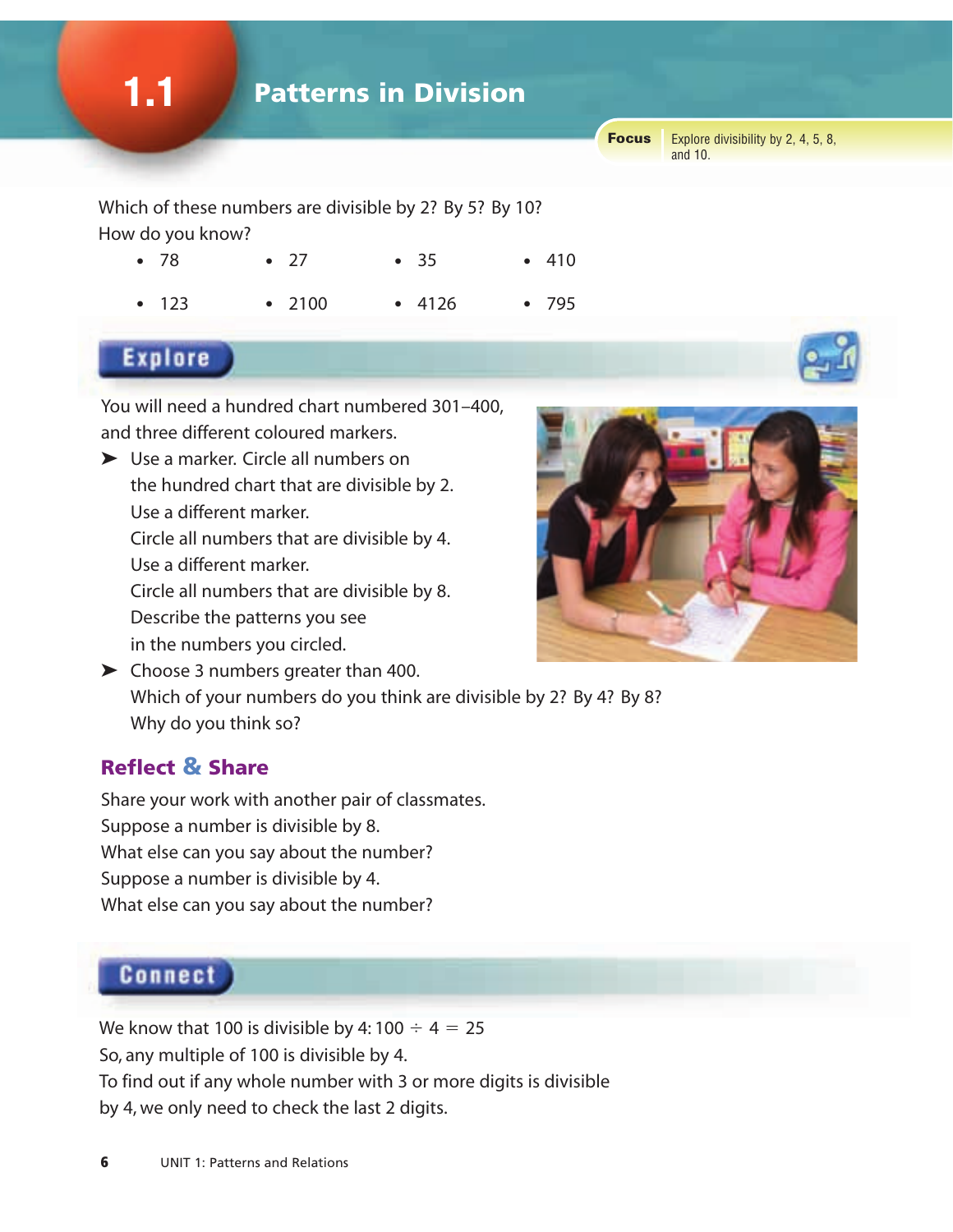To find out if 352 is divisible by 4, check if 52 is divisible by 4.  $52 \div 4 = 13$ 52 is divisible by 4, so 352 is divisible by 4.

To check if a number, such as 1192, is divisible by 8, think:  $1192 = 1000 + 192$ We know 1000 is divisible by 8:1000  $\div$  8 = 125 So, we only need to check if 192 is divisible by 8. Use mental math.  $192 \div 8 = 24$ 192 is divisible by 8, so 1192 is divisible by 8.

All multiples of 1000 are divisible by 8. So, for any whole number with 4 or more digits, we only need to check the last 3 digits to find out if the number is divisible by 8.

A number that is divisible by 8 is also divisible by 2 and by 4 because  $8 = 2 \times 4$ . So, a number divisible by 8 is even.

You can use patterns to find **divisibility rules** for other numbers.

 $\blacktriangleright$  All multiples of 10, such as 30, 70, and 260, end in 0.

Any number whose ones digit is 0, is divisible by 10.

 $\blacktriangleright$  Here are some multiples of 5. 5, 10, 15, 20, 25, 30, 35, 40, …, 150, 155, 160, … The ones digits form a repeating pattern. The core of the pattern is: 5, 0

Any number whose ones digit is 0 or 5, is divisible by 5.

 $\blacktriangleright$  Multiples of 2 are even numbers: 2, 4, 6, 8, 10, ... All even numbers are divisible by 2.

Any number whose ones digit is even, is divisible by 2.

**Another way to check if a number is divisible by 8 is to divide by 4. If the quotient is even, then the number is divisible by 8.**

> **2 and 4 are factors of 8.**



**Every multiple of 5 has a ones digit of 0 or 5.**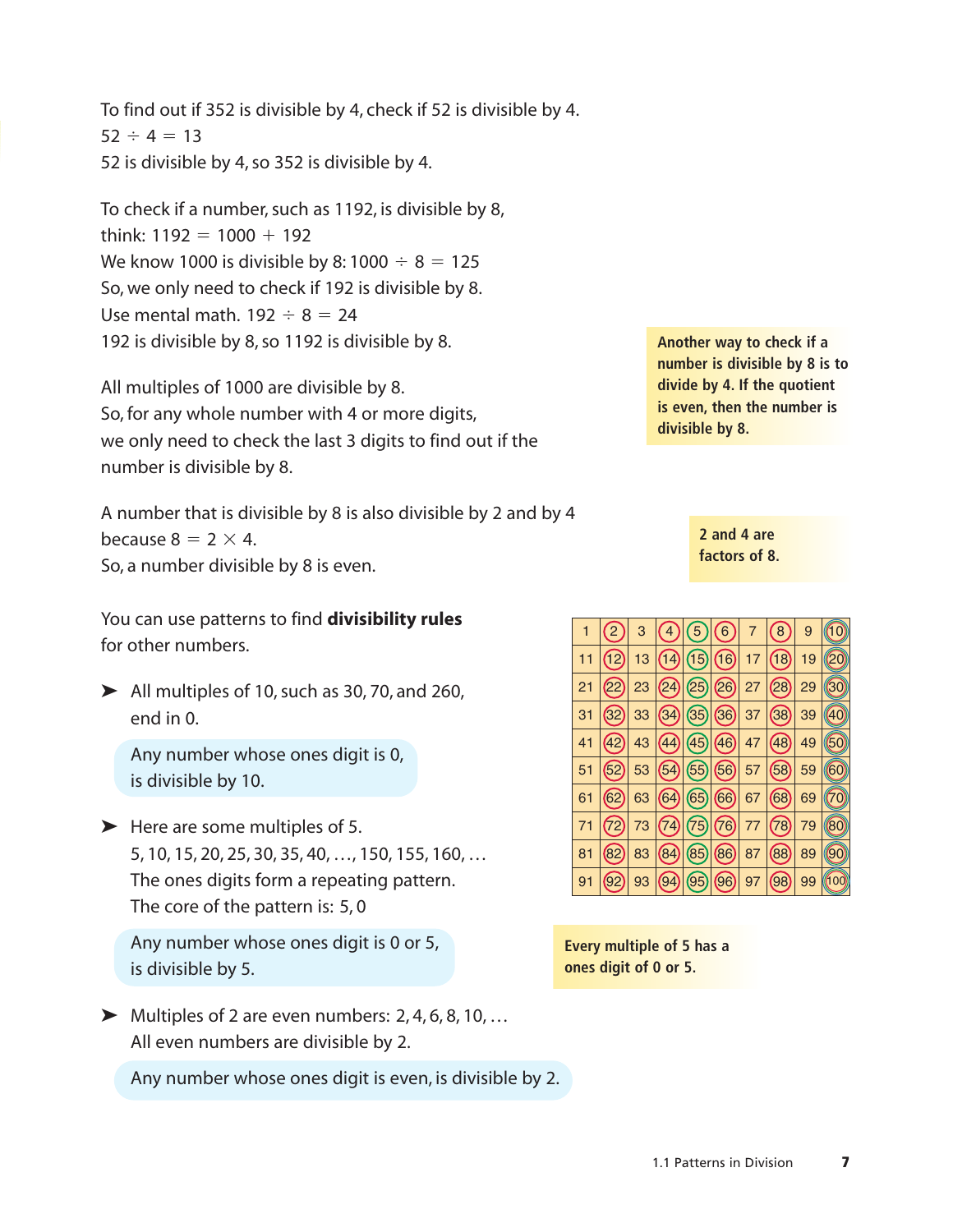#### Example

Which numbers are divisible by 5? By 8? Both by 5 and by 8? How do you know? 12, 24, 35, 56, 80, 90, 128, 765, 1048, 1482, 3960, 15 019

### A Solution

Any number with 0 or 5 in the ones place is divisible by 5. So, the numbers divisible by 5 are: 35, 80, 90, 765, 3960

The divisibility rule for 8 only applies when a number is 1000 or greater. For numbers less than 1000, use mental math or a calculator. All multiples of 8 are even, so reject 35, 765, and 15 019. Use mental math to identify that 12 and 90 are not divisible by 8. Use mental math to identify that 24, 56, 80, and 128 are divisible by 8. 1048 and 3960 are divisible by 8 because 48 and 960 are divisible by 8. 1482 is not divisible by 8 because 482 is not divisible by 8.

We can display the results in a Venn diagram.



The numbers in the overlapping region are divisible both by 5 and by 8. So, 80 and 3960 are also divisible by 40, since  $5 \times 8 = 40$ .

# **Practice**

1. Which numbers are divisible by 2? By 5?

How do you know?

| a) $106$ | $b)$ 465 | $c)$ 2198 |
|----------|----------|-----------|
| $d)$ 215 | e) 1399  | f) $4530$ |

**2.** Explain why a number with 0 in the ones place is divisible by 10.